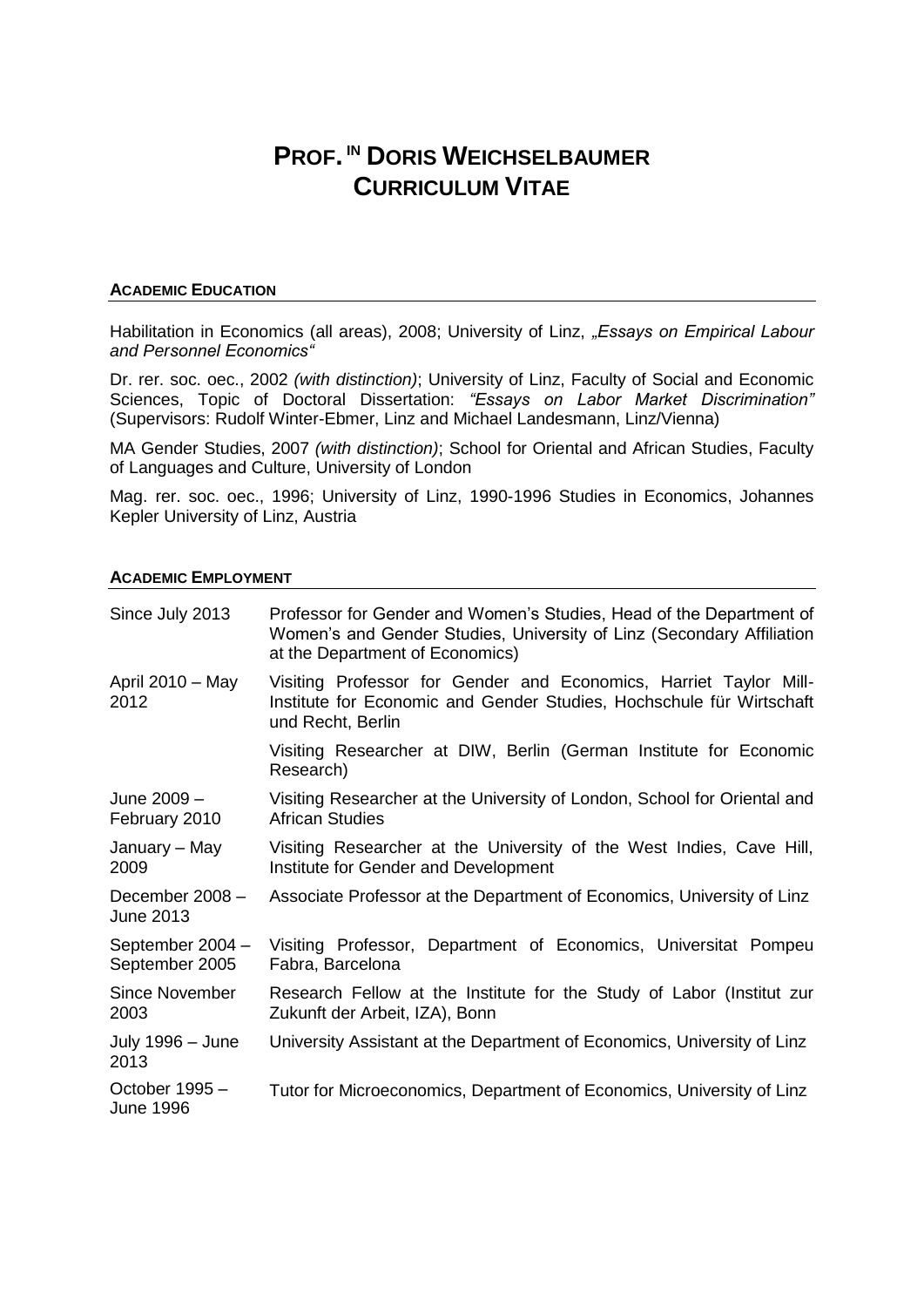# **OTHER INTERNATIONAL ACADEMIC EXPERIENCE – RESEARCH VISITS**

| <b>Winter 2019/20</b> | Research visit at the University of California, Berkeley                                                                                 |
|-----------------------|------------------------------------------------------------------------------------------------------------------------------------------|
| Summer 2002           | Research visit at the London School of Economics (EUSSIRF)                                                                               |
| Summer 2001           | Summer School on Econometrics at the London School of Economics,                                                                         |
| Autumn 1999           | Research visit at the University of Massachusetts, Amherst, Department<br>of Economics, under invitation of Nancy Folbre and Lee Badgett |
| Autumn 1998           | Research visit at the University of Massachusetts, Amherst, Department<br>of Economics, under invitation of Nancy Folbre and Lee Badgett |
| Spring 1998           | Research visit at Harvard University, Women's Studies, under invitation<br>of the Director of Women's Studies, Juliet Schor              |
| Spring 1995           | Research visit at the University of California, Berkeley, Institute of<br><b>Industrial Relations</b>                                    |

# **FUNDING: DRITTMITTEL VON GEFÖRDERTEN PROJEKTEN UND KOOPERATIONEN**

- LIT-Project (Linz Institute for Technology), Ars Electronica Festival 2020
- Böckler Stiftung (together with Katharina Wrohlich, Julia Schmieder, Clara Welteke, DIW)
- Stadt Linz, Frauenbericht 2018
- BMF, BMWFW, BMVIT, Land OÖ, Frauenbüro Linz, AK Wien, AK OÖ, ÖGGF-Tagung 2016
- Schweizerischer Nationalfond SFN (together with Sascha Becker, University of Warwick, and Ana Fernandes, University of Bern), 2012-2015
- Bundesministerium für Arbeit, Soziales und Konsumentenschutz (Österreich), 2012- 2014
- Österreichischer Wissenschaftsfond FWF, Nationales Forschungsnetzwerk "Austrian Center for Labor Economics and the Analysis of the Welfare State", 2008-2011, extended for 2011-2014, Subproject Experimental Economics (together with Rupert Sausgruber and Jean-Robert Tyran)
- Bundesministerium für Wissenschaft und Forschung, Postdoctoral Fellowship Geistes-, Sozial- und Kulturwissenschaften (GSK), 2009
- Bundesministerium für Wissenschaft und Forschung, Postgraduate Stipendium für das fremdsprachige Ausland (University of London), 2005
- **EUSSIRF, European Union Social Science Information Research Facility, research** grant for London branch, 2002
- Ludwig Boltzmann Institute for Growth Research, 2000 (gemeinsam mit Rudolf Winter-Ebmer)
- S Forschungsförderungsfond der Allgemeinen Sparkasse, 1997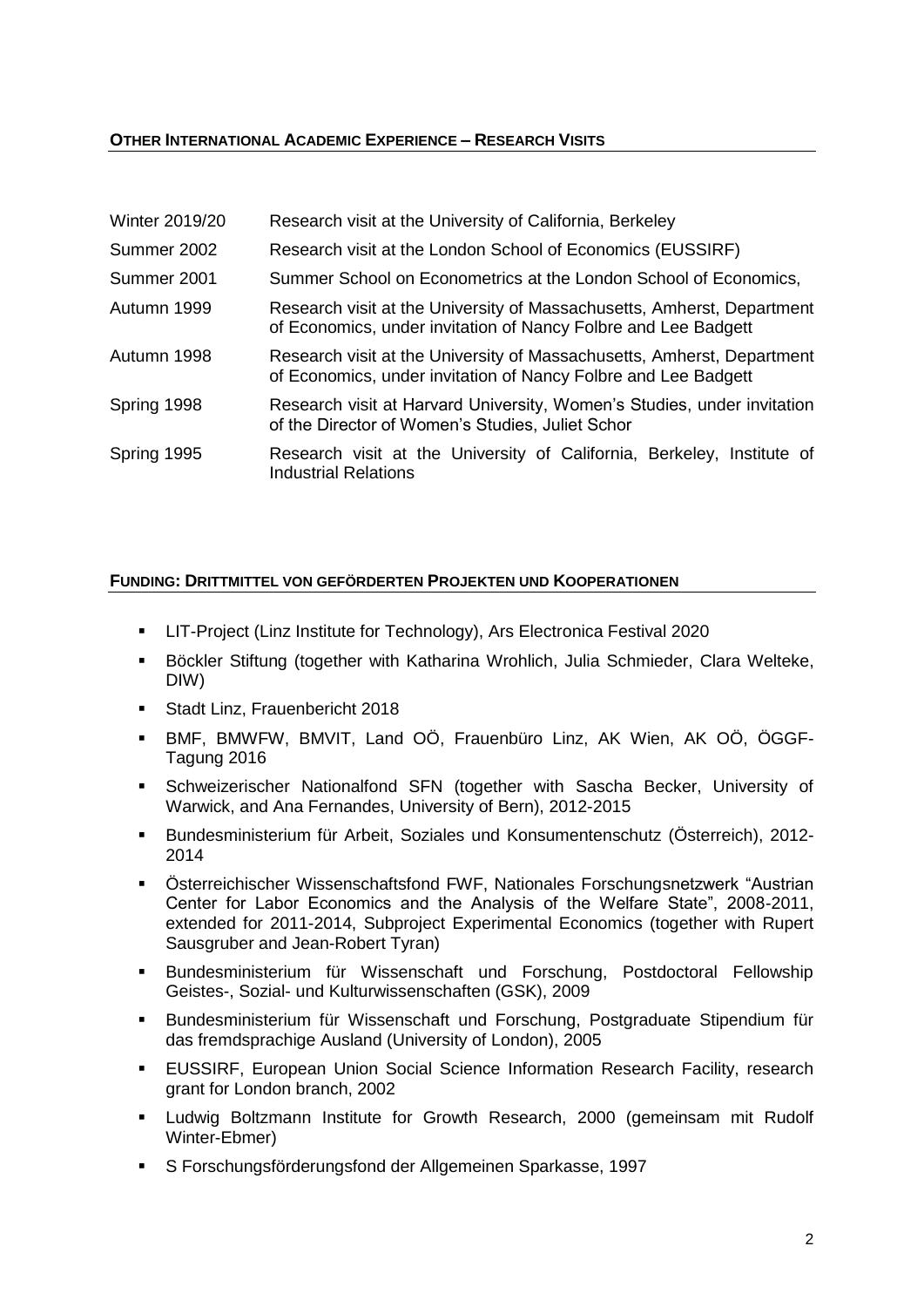#### **ARTICLES IN INTERNATIONAL PEER REVIEWED JOURNALS:**

*Steinmayr, David, Doris Weichselbaumer, Rudolf Winter-Ebmer:* Gender Differences in Active Ageing: Findings from a New Individual-Level Index for European Countries, Social Indicators Research, 151, 2020, 691-721.

*Weichselbaumer, Doris:* Multiple Discrimination against Female Immigrants Wearing Headscarves, *Industrial and Labor Relations Review*, 73(3), 2020, 600-627.

*Becker, Sascha, Ana Fernandes, Doris Weichselbaumer:* Discrimination in Hiring Based on Potential and Realized Fertility: Evidence from a Large-Scale Field Experiment, *Labour Economics*, 59, 2019, 139-152.

*Weichselbaumer, Doris:* Discrimination Against Migrant Job Applicants in Austria. An Experimental Study, *German Economic Review*, 18(2), 2017, 237-265.

*Pascual-Ezama, David, Toke R. Fosgaard, Juan Camilo Cardenas, Praveen Kujal, Robert Veszeteg, Beatriz Gil-Gómez de Liano, Brian Gunia, Doris Weichselbaumer, Katharina Hilken, Armenak Antinyan, Joyce Delnoij, Antonios Proestakis, Michael D. Tira, Yulius Pratomo, Tarek Jaber-López, Pablo Branas Garza:* Context-dependent Cheating: Experimental Evidence from 16 Countries, *Journal of Economic Behavior and Organization*, 116, 2015, 379-386.

*Weichselbaumer, Doris:* Testing for Discrimination against Lesbians of Different Marital Status. A Field Experiment, *Industrial Relations*, 54 (1), 2015, 131-161.

*Doris Weichselbaumer:* Sex, Romance and the Carnivalesque between Female Tourists and Caribbean Men, *Tourism Management*, 33, 2012, 1220-1229*.*

*Schwieren, Christiane and Doris Weichselbaumer*: Does Competition Enhance Performance or Cheating? A Laboratory Experiment, *Journal of Economic Psychology*, 31(3), 2010, 241- 253.

*Zweimüller, Martina, Rudolf Winter-Ebmer and Doris Weichselbaumer:* Market Orientation and Gender Wage Gaps: An International Study, *Kyklos,* 61(4), 2008, 615-635.

*Weichselbaumer, Doris and Rudolf Winter-Ebmer:* The Effect of Competition and Equal Treatment Laws on the Gender Wage Differential, *Economic Policy*, 22(50), 2007, 235-287.

*Weichselbaumer, Doris and Rudolf Winter-Ebmer:* Rhetoric in Economic Research. The Case of Gender Wage Differentials, *Industrial Relations*, 45(3), 2006, 416-436.

*Weichselbaumer, Doris and Rudolf Winter-Ebmer:* A Meta-Analysis on the International Gender Wage Gap, *Journal of Economic Surveys*, 19(3), 2005, 479-511.

[Reprinted in: "Meta-Regression Analysis. Issues of Publication Bias in Economics," Surveys of Recent Research in Economics Series, edited by Colin Roberts and T. D. Stanley, Blackwell Publishing, 2005, 183-216].

*Weichselbaumer, Doris:* Is it Sex or Personality? The Impact of Sex-Stereotypes on Discrimination in Applicant Selection, *Eastern Economic Journal*, 30(2), 2004, 159-186.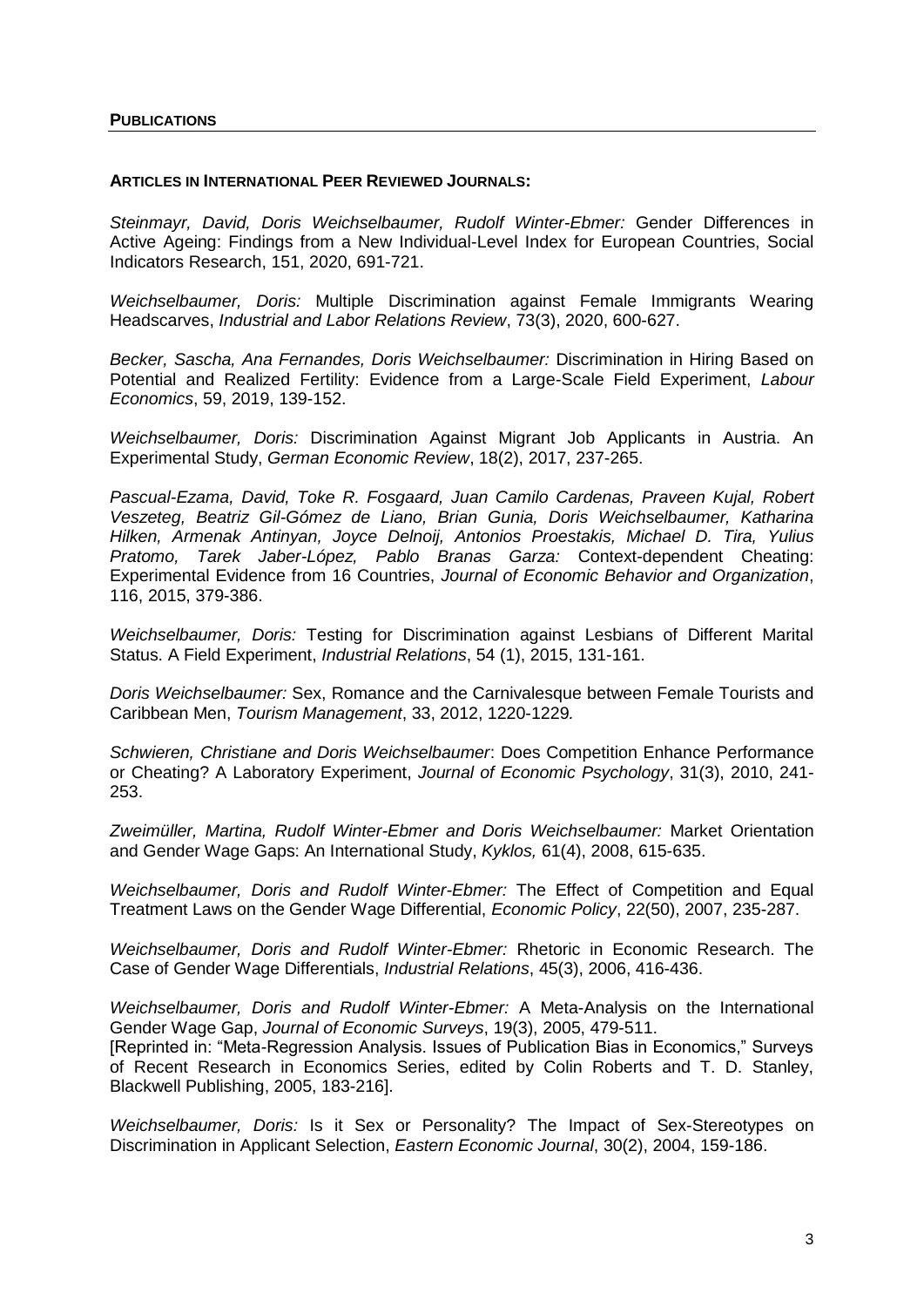*Weichselbaumer, Doris:* Sexual Orientation Discrimination in Hiring, *Labour Economics*, 10(6), 2003, 629-642.

[Reprinted in: "Queer Economics: A Reader," edited by Joyce Jacobsen and Adam Zeller, Routledge, 2007, 275-290].

[Reprinted in: "The Law and Economics of Discrimination," edited by John J. Donohue III, Edward Elgar, 2013.]

#### **ARTICLES IN COLLECTIVE VOLUMES:**

*Schuster, Julia und Doris Weichselbaumer:* "Seine Firma, seine Regeln": Wie Fraueninteressen in einem Online-Forum zur Legitimierung von Arbeitsmarktdiskriminierung von Kopftuchträgerinnen instrumentalisiert werden, in: Körperbilder, Körpersymbole und Bekleidungsvorschriften. Zur Repräsentation von Frauen in Werbung, Medien und Sport, herausgegeben von Ingrid Moritz, Birgit Sauer, Asiye Sel, ÖGB Verlag, 2020, Wien, 201-215.

*Weichselbaumer, Doris*: Employment Discrimination, in: The Wiley Blackwell Encyclopedia of Gender and Sexuality Studies, edited by Nancy Naples, Wiley, 2016.

*Weichselbaumer, Doris*: Discrimination in Gay and Lesbian Lives, in: Handbook of Research on Gender and Economic Life, edited by Deb Figart and Tonia Warnecke, Edward Elgar, 2013, 236-254.

*Weichselbaumer, Doris*: "Diskriminierung" in der ökonomischen Literatur, in: "Genus Oeconomicum. Ökonomie – Macht - Geschlechterverhältnisse", herausgegeben von Meike Lemke, Cornelia Ruhe, Marion Woelki und Béatrice Ziegler, UVK Verlagsgesellschaft, 2006, 189-204.

#### **ARTICLES IN JOURNALS:**

*Weichselbaumer, Doris und Julia Schuster:* Geschlecht und Leistung, WISO, 42, 2019, 73- 88.

*Weichselbaumer, Doris und Julia Schuster:* Empirische Evidenz zur Feststellung und Reduktion von Diskriminierung bei der Stellenbesetzung, Linzer Schriften zu Gender und Recht, 56, 2015, 111-137.

*Weichselbaumer, Doris:* Lohnunterschiede zwischen Männern und Frauen: Ursachen und Debatten, Linzer Schriften zu Gender und Recht, 52, 2013, 71-93.

*Weichselbaumer, Doris:* Gleiche Qualifikation - unterschiedliche Behandlung? Drei österreichische Studien zur Arbeitsmarktdiskriminierung von Frauen, WISO, 2, 2003, 13-30.

*Weichselbaumer, Doris:* Internationale Lohndifferentiale zwischen Männern und Frauen, Kontraste, 9, 2003.

*Weichselbaumer, Doris:* It's here if you're queer. Arbeitsmarktdiskriminierung aufgrund von sexueller Orientierung, Kurswechsel, 1, 2002, 57-65.

*Weichselbaumer, Doris:* Sally and Peppermint Patty looking for a job. Geschlechtsspezifische Diskriminierung am Arbeitsplatz, Linzer Schriften zur Frauenforschung, 11, 1999, 67–105.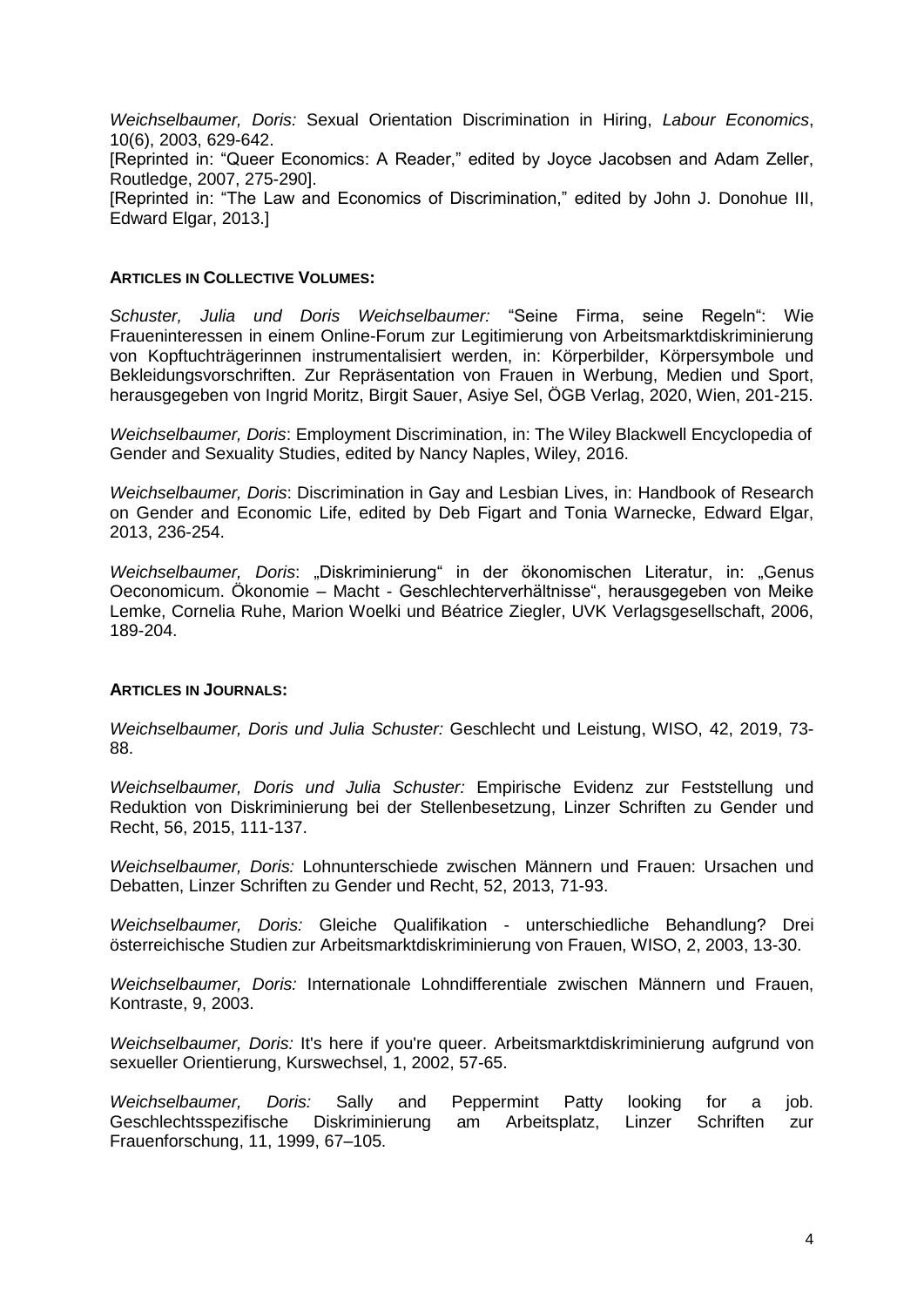## **ARTICLES IN REFEREED CONFERENCE PROCEEDINGS:**

*Weichselbaumer, Doris:* Sex and Type Specific Discrimination in Applicant Selection. Gender Identity and the Labor Market, in: Fairness and Cooperation, Proceedings of the XXV IAREP/SABE Conference, edited by Erik Hölzl, Erich Kirchler, Katja Meier, Christa Rodler, Kishor Thanawala, Wien: Universitätsverlag, 2001, 417-421.

*Weichselbaumer, Doris:* Relationships between Female Tourists and Caribbean Men, in: Proceedings of the TOCOCU 1<sup>st</sup> Biannual Conference, edited by David Picard and Carina Amaral, CD-ROM, 2011.

## **OTHER PUBLICATIONS:**

*Hofer, Helmut, Gerlinde Titelbach, Doris Weichselbaumer, Rudolf Winter-Ebmer:*  Diskriminierung von MigrantInnen am österreichischen Arbeitsmarkt, Studie im Auftrag des BMASK, 2013.

*Bergmann, Nadja, Margarete Kreimer, Andrea Leitner, Christine Mayrhuber, Doris Weichselbaumer:* Aufbruch. Erster Workshop Feministischer ÖkonomInnen in Österreich, Kurswechsel, 1, 2002, 4-7.

*Weichselbaumer, Doris:* Labor and Marriage Market Interactions - The Role of Gender, manuscript, June 1999.

*Weichselbaumer, Doris*: Models of the Household and their Implications for the Analysis of the Division of Labor between Men and Women, Master's Thesis, 1996.

## **CURRENT PROJECTS:**

*Weichselbaumer, Doris and Julia Schuster:* The Effect of Names, Photos and Ethnicity in Hiring.

*Schuster, Julia and Doris Weichselbaumer:* How Online Commentators Justify Discrimination against Women wearing Headscarves.

*Weichselbaumer, Doris and Leonie Kapfer:* The Cinematic Representation of the Female Sex Tourist in Despair.

*Schmieder, Julia, Clara Welteke, Doris Weichselbaumer and Katharina Wrohlich*: Discrimination against Fathers who take Paternal Leave.

#### **EDITORIAL ACTIVITY:**

Co-Editor of the Journal "Feminist Economics" since 2016

Member of the Editorial Board of the Journal "Feminist Economics" 2012 - 2016

Co-Editor of the issue "Feminist Economics", Kurswechsel, 1, 2002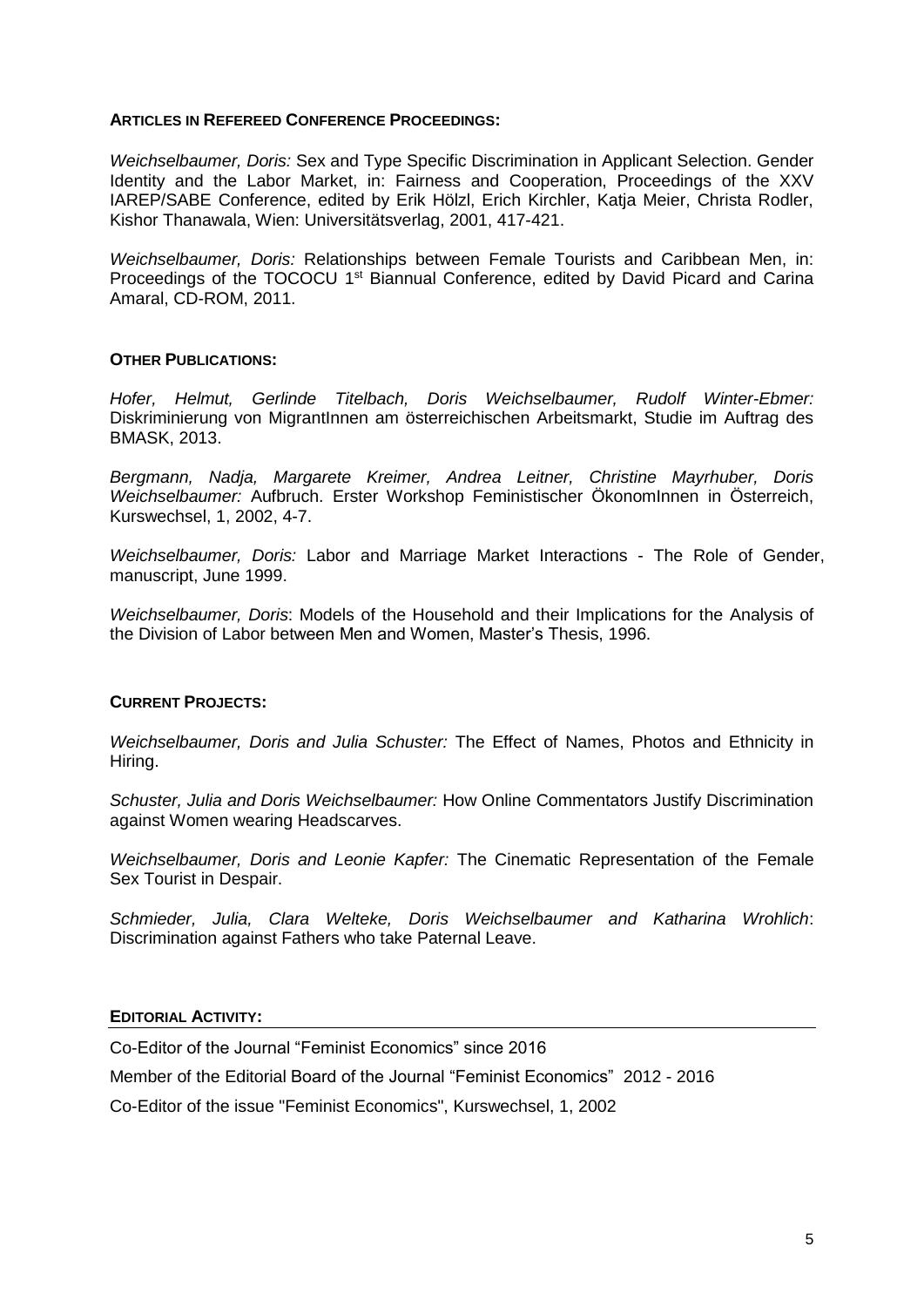- Gabriele-Possanner-Staatspreis des BMBWF, 2019
- agpro-Forschungspreis (Austrian Gay Professionals), 2014
- Käthe Leichter Staatspreis für Frauenforschung, Geschlechterforschung und Gleichstellung in der Arbeitswelt, 2014
- Eckstein Prize for best paper of the 2003-2004 volumes of the Eastern Economic Journal, 2005
- Science Prize of the Austrian Chamber of Labor (AK Wissenschaftspreis), 2003
- S Kepler Research Prize, Allgemeine Sparkasse, 2002
- Forschungspreis der Maria-Schaumayer-Stiftung, Austrian Central Bank, research prize for women's studies, 1996
- KIP (Kepler-Internationalisierungsprogramm), Land Oberösterreich und Wirtschaftskammer Oberösterreich, 1995
- Leistungsstipendium, Johannes Kepler Universität, 1993

# **PRESENTATIONS – WISSENSCHAFTLICHE VORTRAGSTÄTIGKEIT**

# **PRESENTATIONS AT INTERNATIONAL CONFERENCES:**

International Association for Feminist Economists (IAFFE), 2019, Glasgow

Society for the Advancement of Behavioral Economics and International Association for Research in Economic Psychology and (SABE/IAREP), Annual Conference 2018, London

Economic Science Association (ESA), World Congress 2018, Berlin

European Society for Population Economics, Annual Conference 2018, Antwerp

Conference on Ethnic Inequality in the Labour Market, University of Amsterdam, 2017

Second Conference on Discrimination in the Labor Market, Bern University of Applied Sciences, 2017

IZA/CREST/OECD Workshop: Recent Advances in the Economics of Discrimination 2017, Paris

European Society for Population Economics, Annual Conference 2017, Glasgow

European Association of Labour Economists, Annual Conference 2016, Ghent

International Association for Feminist Economists (IAFFE), Annual Conference 2016, Galway, Ireland

European Society for Population Economics, Annual Conference 2016, Berlin

Conference on Discrimination in the Labor Market, Bern University of Applied Sciences, 2015

International Association for Feminist Economists (IAFFE), Annual Conference 2015, Berlin

BEgender@DIW 2015, Symposium on Behavioral Economics with an Emphasis on Gender, DIW, Berlin

Austrian Economic Association (NOeG), Annual Conference 2014, Vienna

European Society for Population Economics (ESPE), Annual Conference 2013, Aarhus

International Meeting of Experimental and Behavioral Economists (IMEBE), 2013, Madrid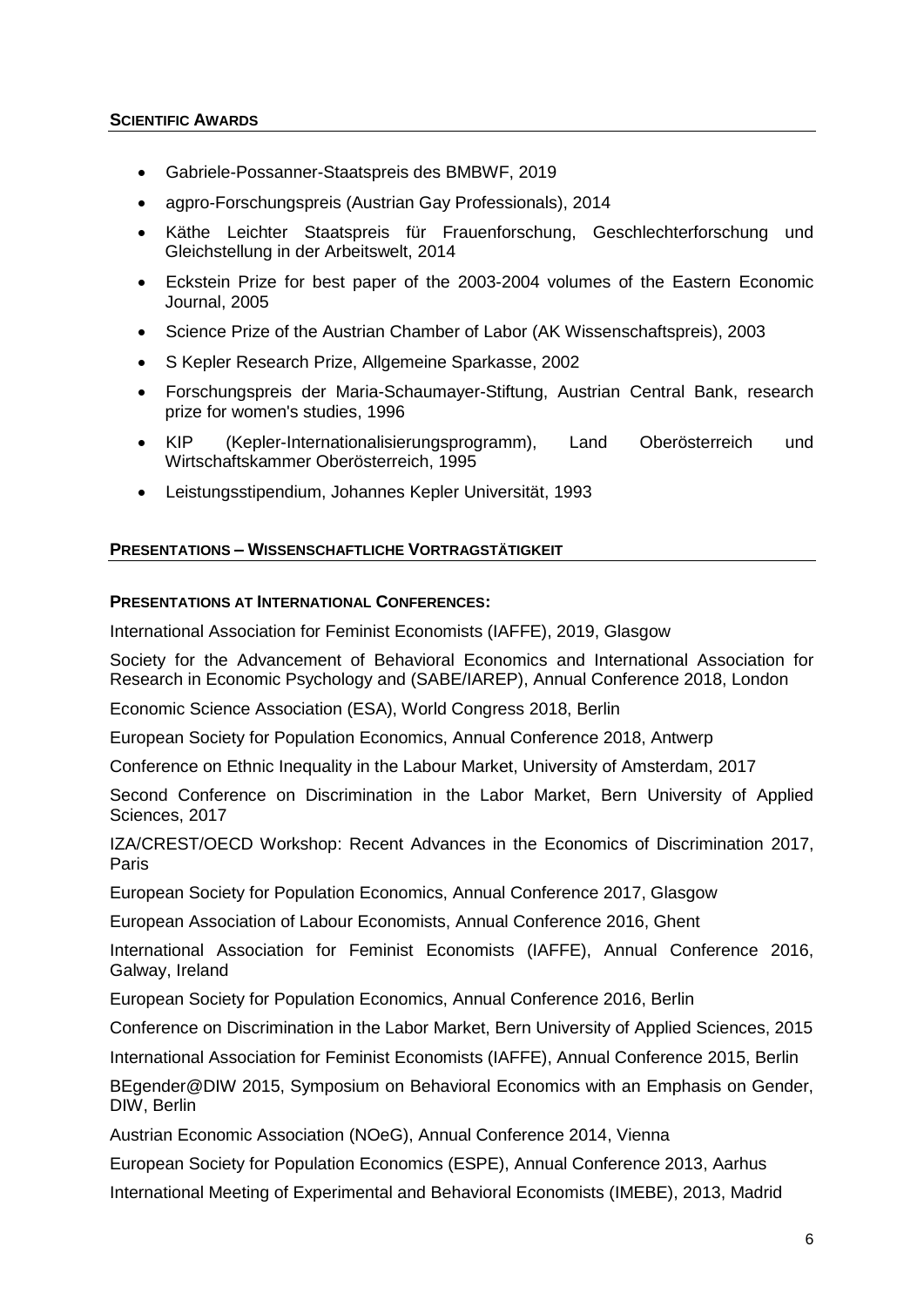Economics, Feminism and Science (efas), Annual Conference 2012, Berlin

Workshop Sexual Orientation Discrimination in the Labor Market, 2012, University of Paris 1, Panthéon-Sorbonne

International Association for Feminist Economists (IAFFE), Annual Conference 2012, **Barcelona** 

Tagung des Arbeitskreises Politische Ökonomie, 2012, Hamburg

Tourism and Seductions of Difference, Conference of the Tourism-Contact-Culture Research Network, 2010, Lisbon

Social Economics, 2007, Amsterdam

IZA/Sole Meeting, Institute for the Study of Labor and Society of Labor Economists, 2007, Buch am Ammersee

French Economic Association, Behavioral and Experimental Economics, 2007, Lyon

Creolizing Europe, 2007, Manchester

Gender Conference, 2007, York

American Economic Association/Allied Social Science Association (ASSA), Annual Meeting 2005, Philadelphia

Rethinking Marxism, Conference 2003, Amherst

International Association for Feminist Economists (IAFFE), Annual Conference 2003, **Barbados** 

Applied Econometrics Association (AEA), "Econometrics of Wages" 2002, Brussels

Economics, Feminism and Science (efas), Annual Conference 2002, Berlin

European Society for Population Economics (ESPE), Annual Conference 2002, Bilbao

American Economic Association (AEA), Annual Meeting 2002, Atlanta

European Association of Labour Economists, Conference 2002, Paris

Verein für Socialpolitik, Jahrestagung 2002, Innsbruck

Economics, Feminism and Science (efas), Annual Conference 2001, Berlin

Economic Science Association (ESA), Annual Conference 2001, Barcelona

Eastern Economic Association (EEA), Annual Conference 2001, New York

European Economic Association (EEA), Annual Congress 2000, Bolzano

International Association for Research in Economic Psychology and Society for the Advancement of Behavioral Economics (IAREP/SABE), Annual Colloquium 2000, Baden

American Women's Studies Association (NWSA), Conference 2000, Boston

Ionian Conference of the London School of Economics (LSE) in cooperation with the EU 2000, Corfu

Allied Social Science Association (ASSA), Annual Meeting 2000, Boston

International Association for Feminist Economists (IAFFE), Annual Conference, 1998, Amsterdam

Verein für Socialpolitik, Jahrestagung 2000, Berlin

European Society for Population Economics (ESPE), Annual Conference 1999, Torino

Institute for the Study of Labor (IZA), Summer School in Labor Economics 1999, Buch am Ammersee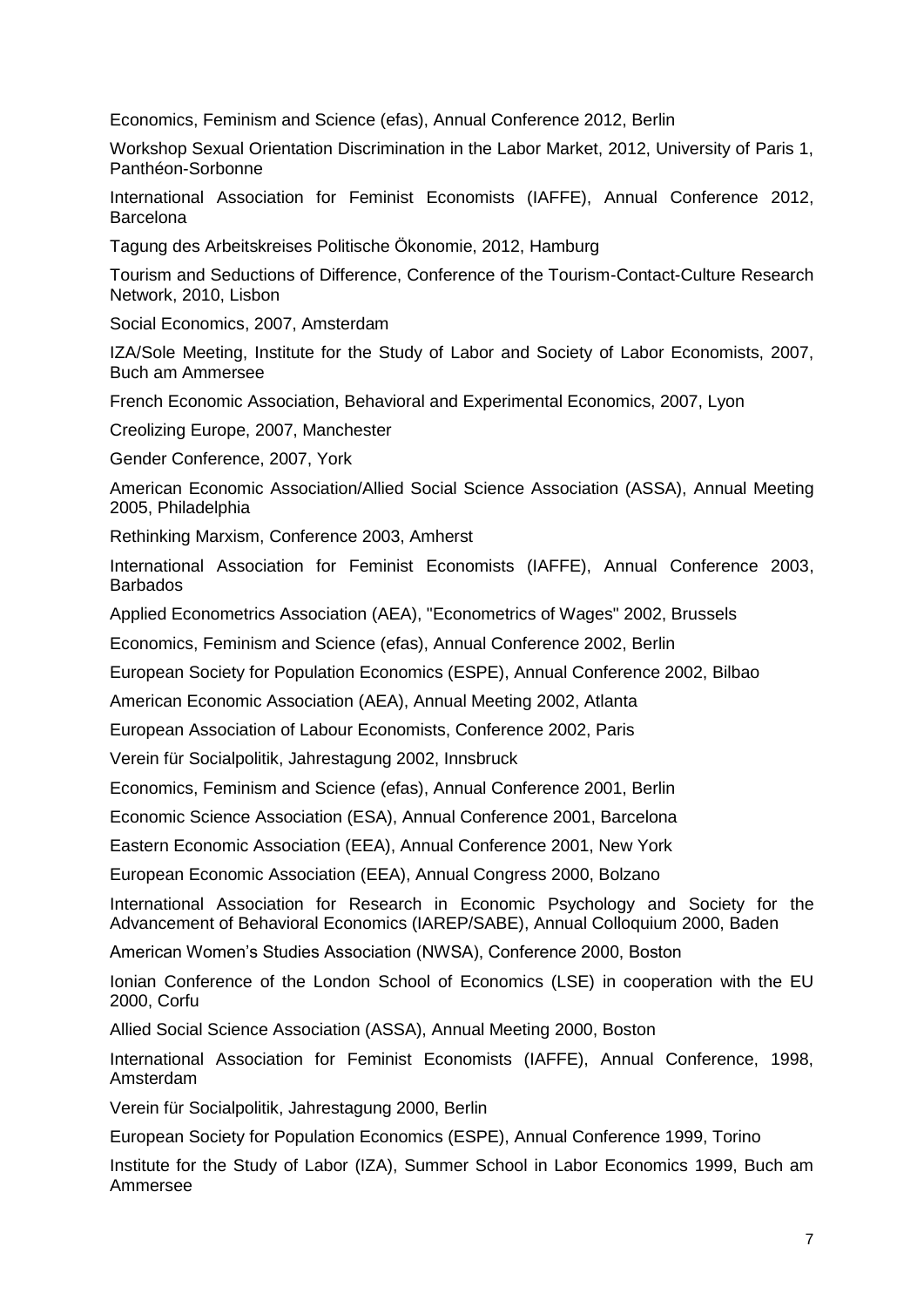## **KEYNOTES AT INTERNATIONAL CONFERENCES:**

"Diskriminierung von kopftuchtragenden Frauen mit Migrationshintergrund bei der Arbeitssuche", Vortrag auf Einladung des Bundesministeriums des Inneren Deutschlands, Islamkonferenz, Berlin, 2019

"Methods of Measuring Discrimination and their Applications", Interdisciplinary Perspectives on Discrimination in the Context of Migration and Mobility, University of Neuchâtel, 2017

"Frauen am Arbeitsmarkt. Studien zur Arbeitsmarktdiskriminierung", Genus Oeconomicum - Zur Ökonomie der Geschlechterverhältnisse, University of Zürich (in collaboration with University Konstanz), 2005

## **PRESENTATIONS AT NATIONAL CONFERENCES/WORKSHOPS:**

Annual Workshop of the Department of Economics, University of Linz, St. Agatha, 2015

Conference "Don't ask - don't tell? Sexuelle Orientierungen und Arbeitsplatz", Medical University of Vienna, 2013

Conference "Zwischen Gleichstellungserfolgen und Antifeminismus. Zwiespältige Tendenzen in der Modernisierung der Geschlechterverhältnisse", University of Linz, 2013

Conference "Frauen- und Geschlechterforschung in den Sozial- und Wirtschaftswissenschaften", University of Graz, 2004

Austrian Economic Association (NOeG) 2004, Vienna

3<sup>rd</sup> Austrian Workshop for Feminist Economists 2004, Vienna

Annual Workshop of the Department of Economics, University of Linz 2003, Neufelden

2<sup>nd</sup> Austrian Workshop for Feminist Economists 2002, Vienna

Austrian Economic Association (NOeG) 2002 Vienna

1<sup>st</sup> Austrian Workshop for Feminist Economists 2001, Vienna

AbsolventInntentag 1999, University of Linz

1<sup>st</sup> Austrian Labor Market Workshop 1999, Vienna

Annual Workshop of the Department of Economics, University of Linz, St. Johann, 1999

#### **PRESENTATIONS AT NATIONAL AND INTERNATIONAL SEMINARS:**

University of Bern, 2020 University of Hamburg, 2019 University of Graz, 2019 University of Amsterdam, 2018 Erasmus University Rotterdam, 2018 University of Innsbruck, 2017 SOFI, Stockholm University, 2017 Centre for Informal Sector and Labour Studies, Jawaharlal Nehru University, Delhi, 2013 University of Cologne, 2011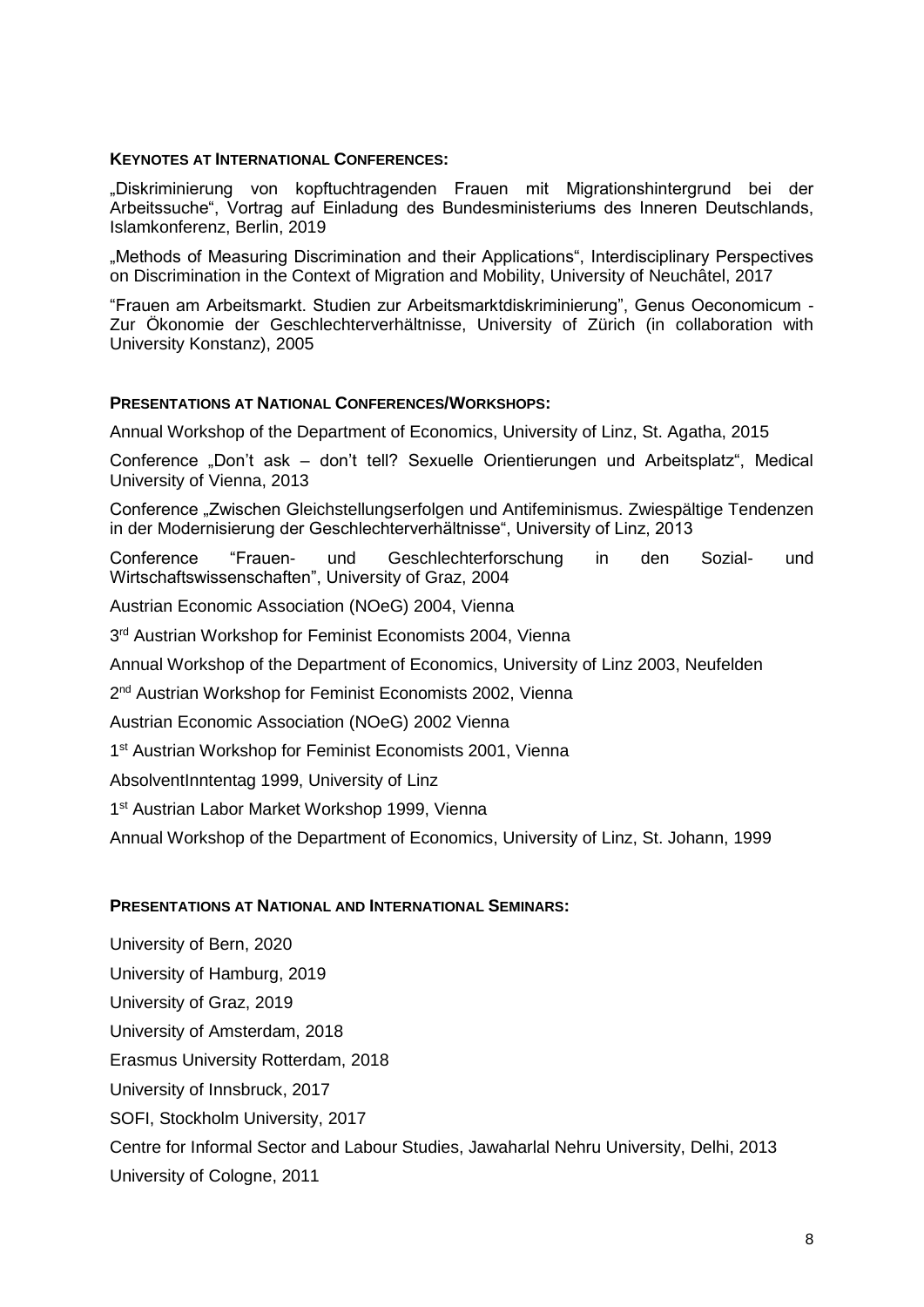Hochschule für Wirtschaft und Recht, Harriet Taylor Mill Institut für Ökonomie und Geschlechterforschung, 2010

Center for Gender Studies, School for Oriental and African Studies, University of London, 2010

Institute for Gender and Development, University of the West Indies, Cave Hill, 2009

University of Innsbruck, 2007

Universidad del País Vasco, Bilbao, 2005

Universitat Pompeu Fabra, 2004

National Bureau of Economic Research (NBER), Cambridge, 2003

Free University Berlin, Institut für Management, Personalpolitik, 2002

ZEW, Centre for European Economic Research, 2002

IZA, Institute of the Study of Labor, Bonn, 2002

## **DISCUSSANT:**

Gender in WWWforEurope, 2nd WWWforEurope Feedback Conference, Wifo, 2015.

- Choosing Bargaining Partners An Experimental Study on the Impact of Information about Income and Gender, ESA conference, Barcelona, 2001 (Hakan Holm and Peter Engseld)
- Male-Female Wage Differentials in Ireland, 1987 to 1997, IZA workshop "Gender and the Labor Market", Bonn, 2000 (Allan Barrett)

# **SCIENCE TO PUBLIC TALKS AND PANELS (SELECTION):**

- "Diskriminierung bei der Stellenbesetzung", Gender-Weiterbildungsseminar AMS Salzburg, 2019.
- "Diskriminierung bei der Stellenbesetzung", Integrationsstelle des Landes Oberösterreich, 2019.
- "Geschlecht und Leistung", Tagung "Frauen Leisten Enormes", AK Linz, 2018.
- "Diskriminierung aufgrund des Kopftuchs", Kopftuch in der Arbeitswelt: zwischen Anti-Diskriminierungsgesetz und Alltagsrealität, Wien, 2016.
- "Diskriminierung bei der Stellenbesetzung", Weiterbildungsseminar des AMS, 2016.
- "Diskriminierung von MigrantInnen in Österreich: Ergebnisse von Correspondence Tests", Tagung: "Ein Bild sagt mehr als 1000 Worte. Zum Potential von anonymisierten Bewerbungen", ZARA in Kooperation mit AK Wien, 2016.
- "Correspondence Testing: Existing Studies, Methodology, and Challenges", European Training on Racial Discrimination at the Labour Market and Situation Testing, ZARA in Kooperation mit Sozialministerium, 2015.
- "An den Wurzeln gepackt: Ungleiche Bildungschancen und gesellschaftliche Teilhabe", Jean Monnet Round Table, WU Wien, 2015.
- "Eine experimentelle Studie zur Diskriminierung am Arbeitsmarkt", Konferenz "Wir halten Sie in Evidenz", organisiert von Migrare und AK Linz, Linz, 2014.
- "Diskriminierung von MigrantInnen in Österreich" Bundesministerium für Arbeit, Soziales und Konsumentenschutz, Wien, 2013.
- "Diskriminierung von Frauen mit Migrationshintergrund. Ergebnisse eines Experiments", "Femigration" – Relevanz und Potenzial migrantischer Frauen in der interkulturellen Gesellschaft. Tagung des Integrationsbüros in Kooperation mit dem Frauenbüro der Stadt Linz, 2013.
- "Diskriminierung von Frauen aufgrund ihrer sexuellen Orientierung am Arbeitsmarkt", Queer Lecture des LesBiSchwulTrans Referat der ÖH, 2013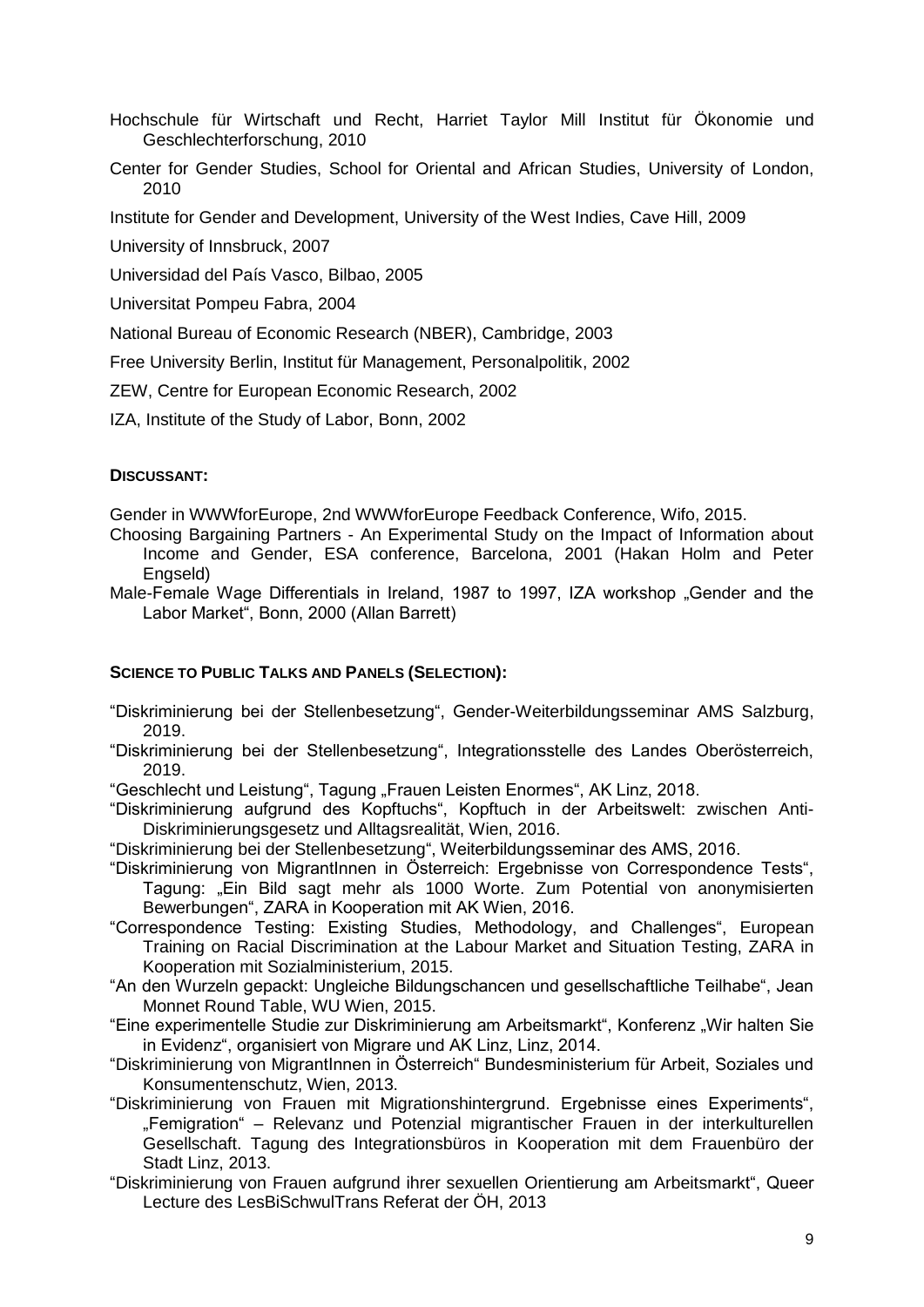"Feministische Ökonomie", Vortrag für das Linzer Frauenbüro, 2008

- Präsentation von Studienergebnissen aus Behavioral und Gender Economics im Treffpunkt Wissenschaft, ORF Studio, 2007
- "Reziprozität und crowding-out intrinsischer Motivation", Präsentation für den Steirischen Herbst, 2007
- "Gleiche Qualifikation unterschiedliche Arbeitsmarktchancen" (Equal human capital different labor market opportunities), Sparkassen-Forschungsinstitut, 2003
- "Die politische Ökonomie der Geschlechterbeziehung" (The political economy of gender relations), talk for VHS lecture series "Beziehungsformen für das 21. Jahrhundert", 2001
- "It's here if you're queer" (Discrimination based on sexual orientation), talk for Lesbian and Gay Alliance (HOSI), 2001
- Talk on labor market discrimination presented to BPW Austria, Business and Professional Women, 2000
- Podiumsdiskussion "Mehr als Sorge" über Vergangenheit, Gegenwart & Zukunft mit Johanna Dohnal und Freda Meissner-Blau, 2000
- "Wo bleibt die Marie?" Einkommens-, Ausbildungs- und Arbeitsmarktchancen für Frauen und Mädchen, Tagung von Arbeiterkammer Wien, ÖGB und AMS, 2000

#### **MEDIA COVERAGE TV/RADIO/PRINTMEDIA (SELECTION)**

TV: Report, ZIB, Willkommen Österreich, Oberösterreich heute, DOKeins, ARD "hart aber fair"; Radio: Südwestdeutscher Rundfunk, Deutschlandradio, FM4, Ö1 Dimensionen, Radio Oberösterreich; Print: der Standard, OÖN, News, Profil, Süddeutsche Zeitung, Die Tageszeitung taz, der Spiegel, BBC, Harvard Business Review, Foreign Policy, VOX CEPR Policy Portal (and many more).

#### **CONFERENCE ORGANIZATION (KONZEPTION UND DURCHFÜHRUNG VON TAGUNGEN)**

- Co-Organizer of LIT-Project "How to become a high-tech antidiscrimination activist collective" at Ars Electronica Festival, Linz, 2020 (i.a., with Lisa Nakamura, Safiya Umoja Noble)
- Co-Organizer of the third Conference on Discrimination in the Labor Market (together with Ana Fernandes), Bern University of Applied Sciences (i.a., with Raquel Fernández, Ana Rute Cardoso, Dan-Olof Rooth, Carmit Segal, Michèle Tertilt, Andrea Weber) Bern, 2019
- Co-Organizer of the second Conference on Discrimination in the Labor Market (together with Sascha Becker and Ana Fernandes), Bern University of Applied Sciences (i.a., with Daniel Hamermesh, Peter Kuhn, Rafael Lalive, Erik Plug, Nina Smith), Bern, 2017
- Co-Organizer of the Annual Conference of the Austrian Association for Gender Studies (ÖGGF), Linz, 2016
- Co-Organizer of the first Conference on Discrimination in the Labor Market (together with Sascha Becker and Ana Fernandes), Bern University of Applied Sciences (i.a., with Mahmood Arai, Ghazala Azmat, Christina Felfe, Peter Kuhn, David Neumark, Judy Rich), Bern, 2015
- Co-Organizer of the Austrian Workshops for Feminist Economists, Vienna, 2001, 2002, 2004, 2007, 2013, 2014, 2018
- Co-Organizer of the symposium "Gender Technologies Juggling Sex, Gender and Sexual Technologies" (i.a., with Stefan Hirschauer, Stevi Jackson, Verena Kuni) Linz, 2001